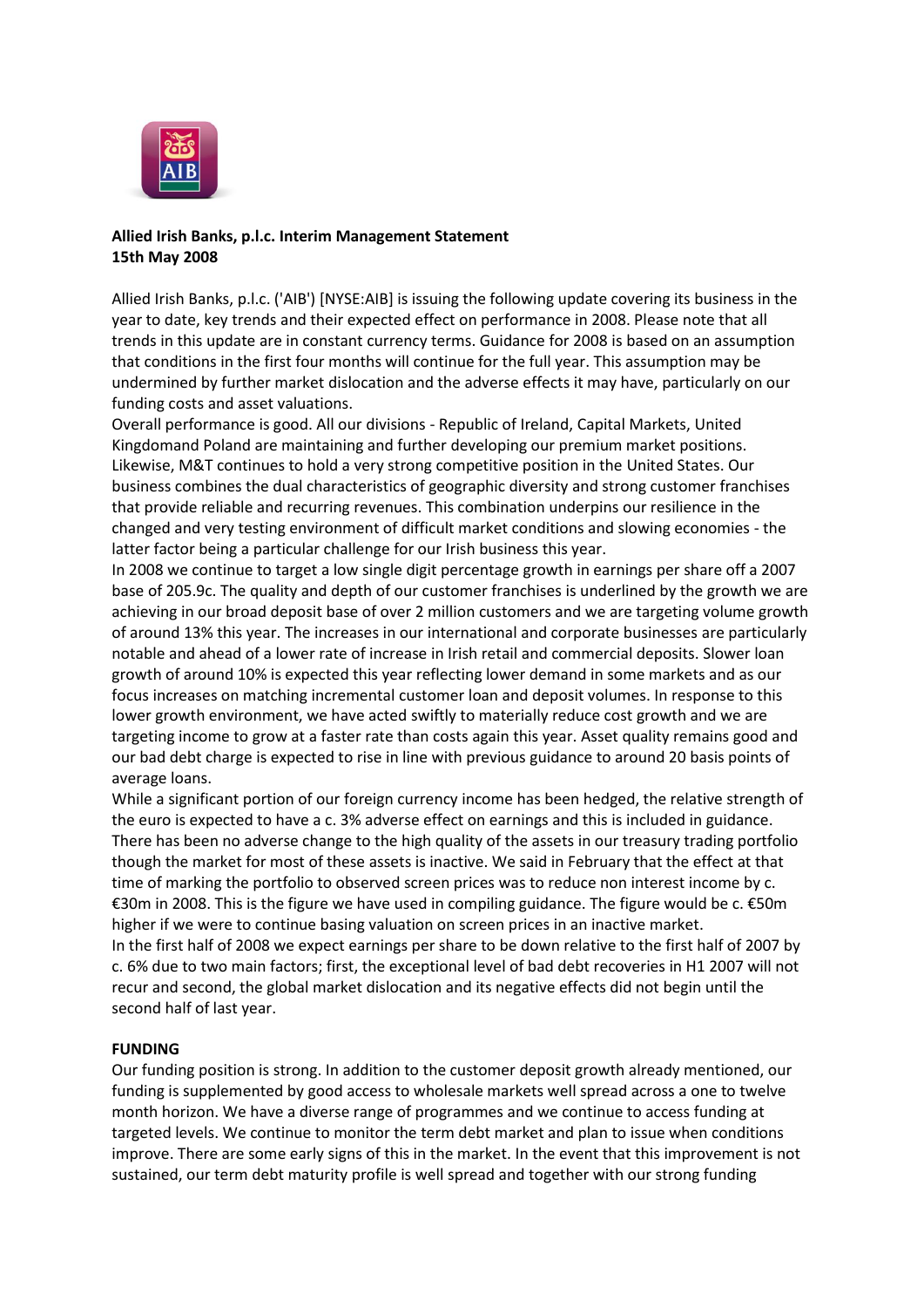position removes our requirement to issue in 2008. We have ample qualifying liquid assets which, at the end of the first quarter, remain at a broadly similar level to the c. €31 bn figure held at the end of 2007. This level supports a significant buffer over both our regulatory requirement and our own higher internal policy level.

From the outset of the dislocation in markets last August to date, our average cost of funding with a duration of up to one year, has been less than the interbank rate.

## **MARGINS**

We continue to expect our net interest margin to reduce by around 10 basis points in 2008. The persistently higher cost of funding is anticipated to have a c. 4 basis points detrimental effect on the net interest margin. While an element of this effect is being recaptured through increased pricing on the asset side of our balance sheet, there is a time lag, compounded by lower new lending activity. This adverse effect is currently forecast to be broadly offset by a higher margin on our treasury assets. Overall product margins remain robust in both our loan and deposit portfolios. Other factors causing the net interest margin attrition continue to be the averaging effect of loans growing at a faster pace than deposits in 2007, product mix - particularly in our deposit portfolios - and competition. The reinvestment of customer account funds is expected to have a broadly neutral effect this year.

#### **ASSET QUALITY**

We are closely monitoring all our asset portfolios and trends are largely in line with our expectations. In a weakening economic environment, there is a general downward shift in the credit grading profile and some increase in impaired loans. The exception to the trend is Polandwhere the economy continues to grow strongly and our asset quality remains stable. As already indicated, we expect the overall bad debt charge to be around 20 basis points of average loans in 2008. In the first half, the charge is likely to be lower, mainly due to strong recoveries in Capital Markets and Poland. In Ireland, we are particularly vigilant in managing our residential development book which has been affected by the marked slowdown in the housing market. While there are some tentative signs of buyer demand improving, activity generally continues to be low. We remain satisfied that our exposures are well structured and typically benefit from risk mitigants such as a low average LTV, cross collateralisation, recourse to sponsors and access to independent cashflows. It is also clear that the demographic fundamentals underpinning demand remain firmly in place. The timing of a broad based recovery in demand remains uncertain however and in the meantime the number of cases that require close management has increased. Action plans to minimise risk and possible loss are being implemented on a case by case basis and the losses we incur this year are likely to be within our range of expectation. Our other domestic portfolios, including our exposures to commercial property development and investment are robust and increased impairment of these portfolios is not expected to be material this year. We have also recently conducted detailed reviews of our international loan portfolios and are satisfied that they remain resilient. In common with our approach in Ireland we have avoided any material exposure to speculative lending and our exposures are well underpinned by good cashflows and security cover.

Our CLO / CDO portfolio continues to perform well. This portfolio is predominantly CLOs and has no exposure to CDOs backed by subprime. Performance has been strong with no downgrades to any of our tranches and our risk positions remain well protected. Our small subprime exposures have reduced marginally from year end due to some repayment. As stated at year end performance continues to be better than the market average. While we expect to take some additional writedowns to income on our subprime exposures this year, the effect is not expected to be material.

The top quality of the two asset portfolios managed by our global treasury unit and primarily held for liquidity management purposes has been reaffirmed following a further review completed in recent weeks. At the end of April, the trading portfolio was c. €6 bn and the available for sale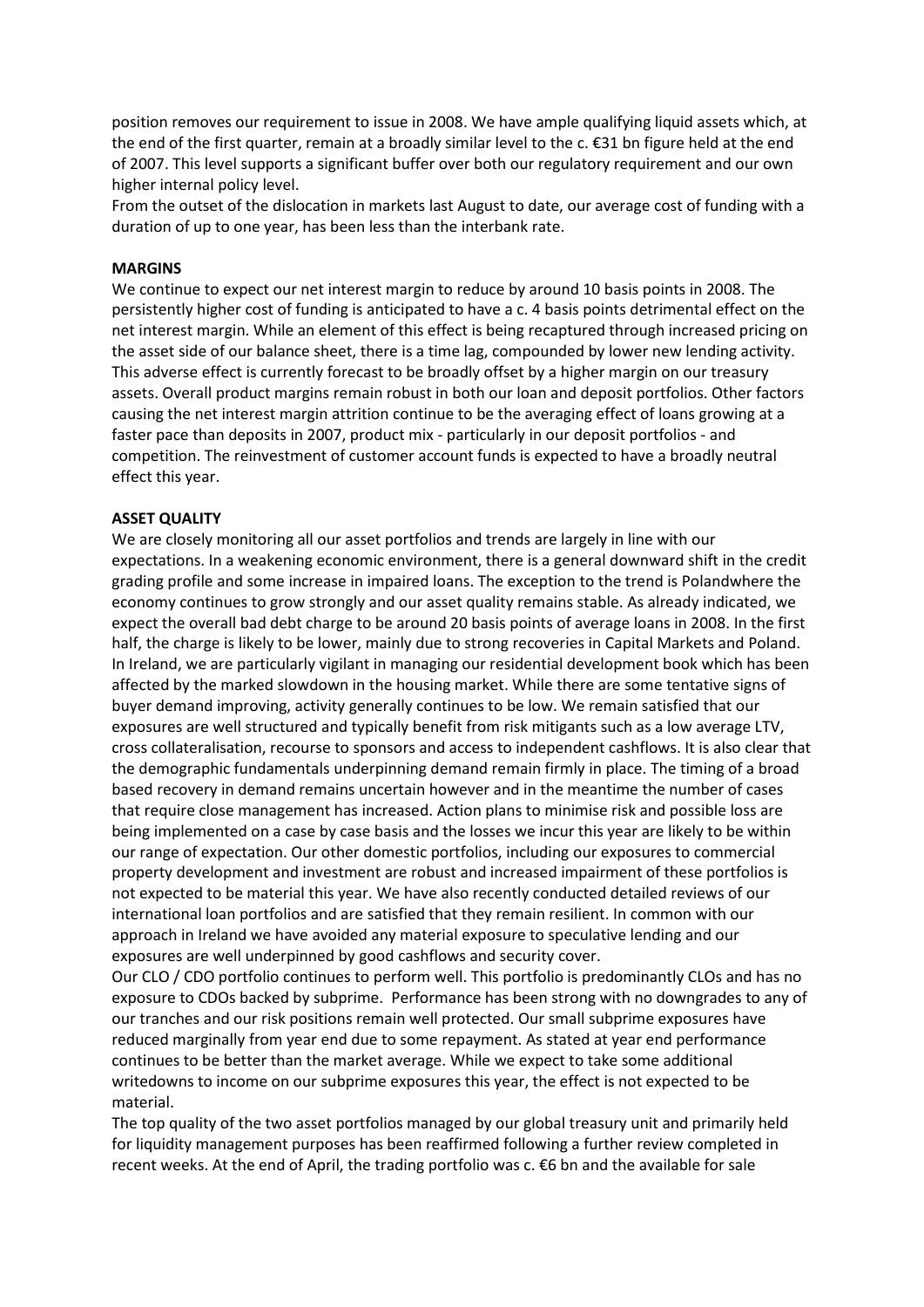portfolio was c. €20 bn. A high 90s percentage of both continue to be rated investment grade based on the quality of underlying assets and without benefit of any synthetic structuring. The assets have an average maturity of c. 2.5 years and we remain confident that they will redeem at par on maturity.

#### **NON INTEREST INCOME**

The 2008 outturn is expected to be broadly flat relative to last year. Good growth in customer treasury fees, Polish banking and foreign exchange commissions is forecast while lower loan and wealth management activity and lower Polish asset management balances will adversely affect income from these sources.

# **COSTS**

In the lower growth environment that we are experiencing in some of our main markets, we are placing a heightened emphasis on cost management. This is expected to result in costs increasing by around 3% in 2008. This is a significantly lower level of growth than in previous years and reflects the greater levels of flexibility that we have to adapt our cost base to changed conditions and to continue improving productivity by growing our income faster than costs. We continue to invest for growth, choosing those areas of our business where we identify the best opportunities and potential. Excluding Poland, which is the principal business in which we are currently investing, expected cost growth for the rest of the group is broadly flat.

# **CAPITAL**

Our capital position is solid and we expect to internally generate sufficient tier 1 capital this year to support our business requirements and continue our progressive dividend policy. Our tier 1 ratio is expected to be around 7.4% at the end of 2008, broadly in line with the level at the end of 2007. Our core tier 1 ratio is expected to be at or above the end of 2007 level of 5.6%. While higher than anticipated downward migration through credit grades under Basel II rules may adversely affect these figures, our capital ratios are commensurate with our relatively low risk business model and practices.

## **REPUBLIC OF IRELAND DIVISION**

We anticipate growth of around 1% in the Irish economy this year. In this lower growth environment, we are targeting loans and deposits to increase by around 4% and 2% respectively. While customer demand for loans has moderated, we are tailoring our activity and confining our credit appetite to focus on our existing customers. This approach is being determined by our desire to broadly match increases in customer loans with deposits. The rate of forecast increase in our retail and commercial deposit base is in line with our expectation for that market overall inIreland this year. We are maintaining our market share in key product areas and while competition remains intense our product margins are broadly stable. Slower activity in the overall investment and protection market will adversely affect income in our wealth management business.

#### **CAPITAL MARKETS DIVISION**

Corporate banking is performing strongly again this year. We are seeing good lending opportunities in both primary and secondary markets as lower demand is being offset by less competition. We are selectively taking opportunities where we can achieve attractive margins and good risk adjusted returns. This year we are targeting loans to increase by around 15%.

Our customer treasury business is performing well and there is good demand for risk management products. We are well positioned in regard to our funding and liquidity management in wholesale markets. Our investment banking units are performing well in tough markets

A highlight of performance this year is the very positive response from our customers to our drive to gather deposits. The initiatives we are taking are succeeding across our Irish and international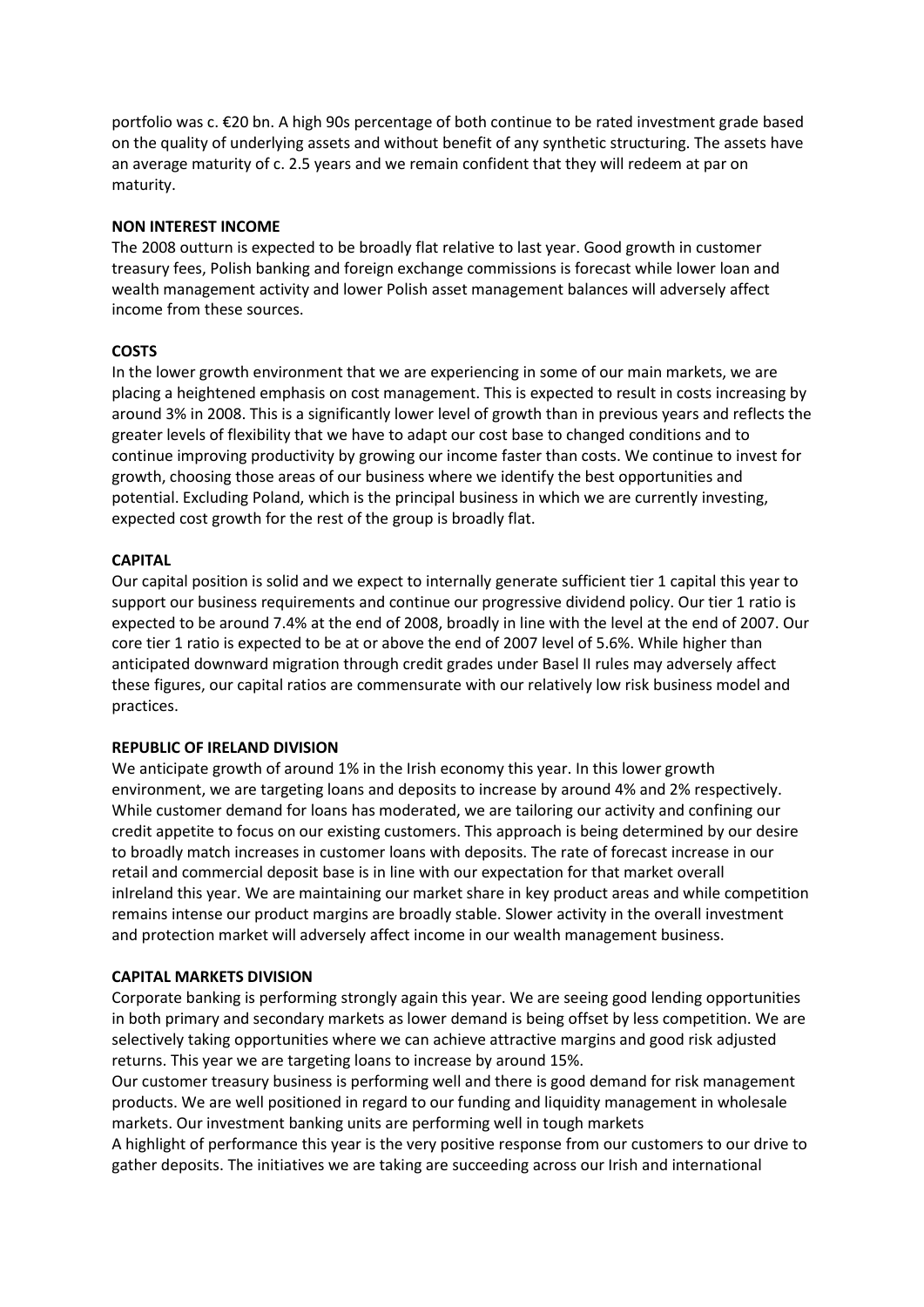markets. This year we are targeting deposits to grow by over 20% as we extend the scope of our business development and emphasise deposit products to customers with whom we have longstanding relationships.

# **UK DIVISION**

Strong deposit growth has long been a hallmark of our UK business and this capability is clearly evident again this year. We are targeting an increase of over 20% in 2008 which is being sourced from our mid corporate and private banking customer base. We are targeting a high single digit percentage increase in our loan book this year. In the slower growth UK economy asset quality remains good though we are experiencing some adverse credit grade migration. Quality is underpinned by our focus on the more robust segments of the Great Britain business market such as healthcare, education, professional services and the resilient Northern Ireland market. Our conviction on loan quality was reaffirmed following a recently completed detailed review of all our significant exposures across the division. We have a low level of exposure to speculative commercial development and are largely absent or were early movers away from sub sectors in which most difficulty is likely to arise.

# **POLAND DIVISION**

Our top quality Polish business continues to grow strongly in an economy that is forecast to achieve around 5% GDP growth in 2008. We have a significant investment programme supporting our drive to achieve a clear no. 3 position in Poland. We are extending the scale and scope of our franchise through the continuing development of our integrated distribution network. Our franchise currently features 430 branches, over 700 ATMs, 16 corporate / SME centres, 33 mini bank outlets and close to 1.2m e-banking customers. Customer demand for both loans and deposits is buoyant and we are targeting growth of around 30% and 25% respectively.

Market conditions will reduce the income we receive this year from our leading positions in the asset management and brokerage markets. This effect on income is expected to be outweighed in 2008 by the aforementioned balance sheet growth and good increases in banking, card and treasury fees and commissions.

#### **M&T BANK CORPORATION**

The US regional banking market is characterised by low revenue growth and higher credit charges. In this environment, M&T is performing well relative to its peers. It has a low risk business model and its strong financial condition positions it to take opportunities at better prices than were previously available. In the first quarter of 2008, M&T reported good growth in both loans and deposits. Diluted earnings per share, productivity and allowance for credit losses all increased in the first quarter compared to the corresponding period in 2007.

#### **NOTE**

Group results for the half year ending 30th June 2008 will be announced on Wednesday, 30th July 2008.

**-ENDS-**

For further information please contact: Alan Kelly General Manager, Group Finance AIB Group Bankcentre Ballsbridge Dublin 4 Tel: +353-1-6600311 Ext 12162